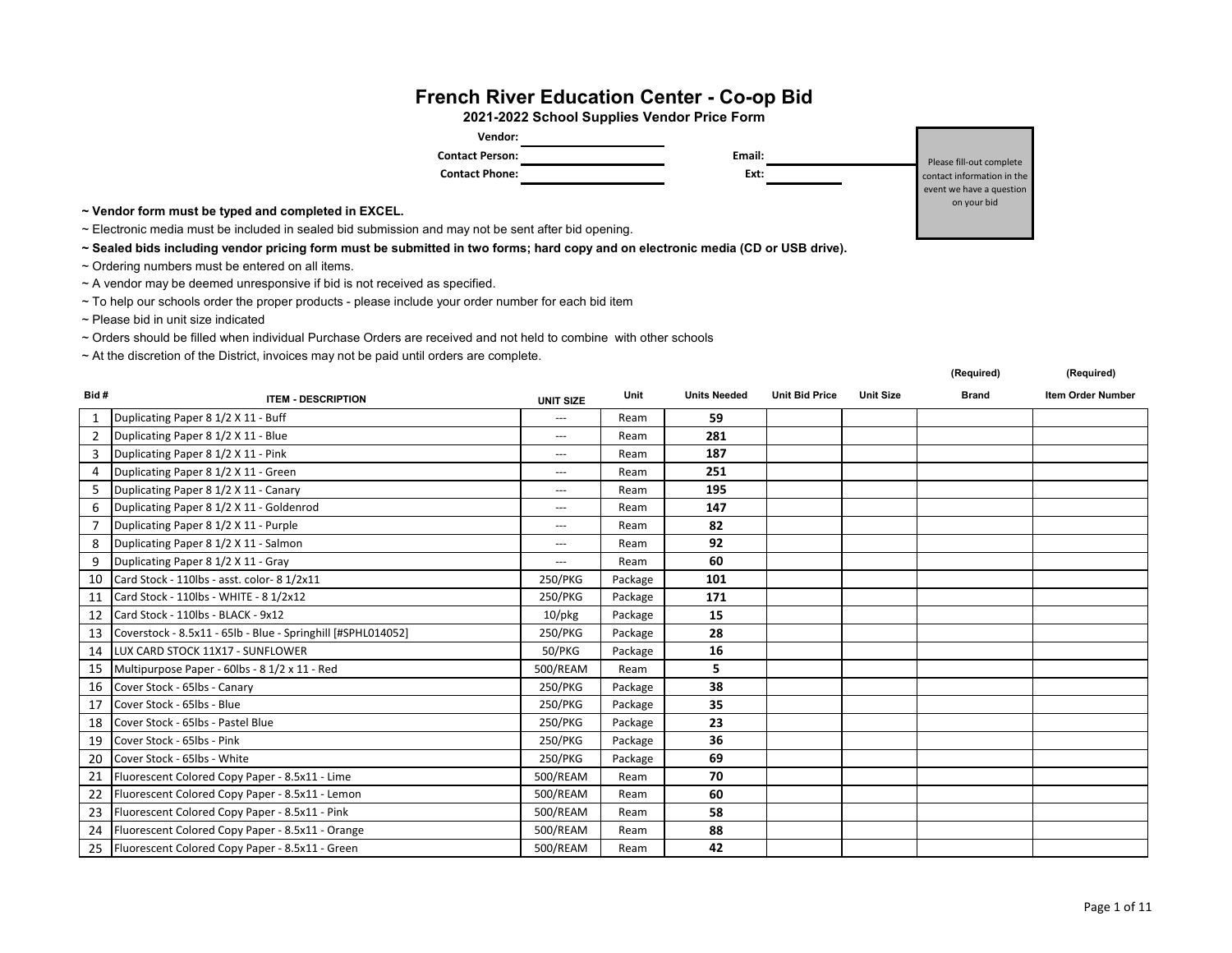| Bid# | <b>ITEM - DESCRIPTION</b>                                      | <b>UNIT SIZE</b>         | Unit    | <b>Units Needed</b> | <b>Unit Bid Price</b> | <b>Unit Size</b> | <b>Brand</b> | Item Order Number |
|------|----------------------------------------------------------------|--------------------------|---------|---------------------|-----------------------|------------------|--------------|-------------------|
|      | 26   Fluorescent Colored Copy Paper - 8.5x11 - Yellow          | 500/REAM                 | Ream    | 46                  |                       |                  |              |                   |
| 27   | Fluorescent Colored Copy Paper - 8.5x11 - Aqua                 | $\overline{a}$           | Ream    | 34                  |                       |                  |              |                   |
| 28   | Fluorescent Colored Copy Paper - 8.5x11 - Violet               | $\hspace{0.05cm} \ldots$ | Ream    | 28                  |                       |                  |              |                   |
| 29   | Copy Paper 20# - 8 1/2X11 - White - (500/ream - 10 reams/case) | 5000/case                | Case    | 330                 |                       |                  |              |                   |
| 30   | Copy Paper 20# - 8 1/2 X 14 - White                            | $\hspace{0.05cm} \ldots$ | Ream    | 130                 |                       |                  |              |                   |
| 31   | Copy Paper 20# - 11 $\times$ 17 - White                        | 500/REAM                 | Ream    | 166                 |                       |                  |              |                   |
| 32   | Drawing Paper 80# - 12 X 18 - White                            | 500/PKG                  | Package | 50                  |                       |                  |              |                   |
| 33   | Drawing Paper 80# - 18 X 24 - White                            | 500/PKG                  | Package | 20                  |                       |                  |              |                   |
| 34   | Drawing Paper 60# Light Weight - 9 X 12 - White                | $\hspace{0.05cm} \ldots$ | Ream    | 64                  |                       |                  |              |                   |
| 35   | Drawing Paper 60# Light Weight - 12 X 18 - White               | $\sim$ $\sim$ $\sim$     | Ream    | 20                  |                       |                  |              |                   |
| 36   | Drawing Paper 56# - 9 X 12 - Manila                            | $\hspace{0.05cm} \ldots$ | Ream    | 14                  |                       |                  |              |                   |
| 37   | Construction Paper - 12x18 - Holiday Green                     | $100$ /pk                | Pack    | 317                 |                       |                  |              |                   |
| 38   | Construction Paper - 12x18 - Gray                              | $100$ /pk                | Pack    | 209                 |                       |                  |              |                   |
| 39   | Construction Paper 9x12 - Christmas Red                        | 100/PKG                  | Package | 329                 |                       |                  |              |                   |
| 40   | Construction Paper 9x12 - Spectral Orange                      | 100/PKG                  | Package | 296                 |                       |                  |              |                   |
| 41   | Construction Paper 9x12 - Spectral Yellow                      | 100/PKG                  | Package | 319                 |                       |                  |              |                   |
| 42   | Construction Paper 9x12 - Spectral Green                       | 100/PKG                  | Package | 245                 |                       |                  |              |                   |
| 43   | Construction Paper 9x12 - Holiday Green                        | 100/PKG                  | Package | 334                 |                       |                  |              |                   |
| 44   | Construction Paper 9x12 - Spectral Blue                        | 100/PKG                  | Package | 309                 |                       |                  |              |                   |
| 45   | Construction Paper 9x12 - Sky Blue                             | 100/PKG                  | Package | 284                 |                       |                  |              |                   |
| 46   | Construction Paper 9x12 - Brown                                | 100/PKG                  | Package | 288                 |                       |                  |              |                   |
| 47   | Construction Paper 9x12 - Warm Brown                           | 100/PKG                  | Package | 244                 |                       |                  |              |                   |
| 48   | Construction Paper 9x12 - Black                                | 100/PKG                  | Package | 264                 |                       |                  |              |                   |
| 49   | Construction Paper 9x12 - Assorted                             | 100/PKG                  | Package | $\overline{7}$      |                       |                  |              |                   |
| 50   | Construction Paper 9x12 - Violet                               | 100/PKG                  | Package | 294                 |                       |                  |              |                   |
| 51   | Construction Paper 9x12 - White                                | 100/PKG                  | Package | 410                 |                       |                  |              |                   |
| 52   | Construction Paper 9x12 - Light Green                          | 100/PKG                  | Package | 241                 |                       |                  |              |                   |
| 53   | Construction Paper 9x12 - Pink                                 | 100/PKG                  | Package | 295                 |                       |                  |              |                   |
| 54   | Construction Paper 9x12 - Gray                                 | 100/PKG                  | Package | 256                 |                       |                  |              |                   |
| 55   | Construction Paper 12x18 - Gray                                | 50/PKG                   | Package | 145                 |                       |                  |              |                   |
| 56   | Construction Paper 12x18 - Slate Gray                          | 50/PKG                   | Package | 140                 |                       |                  |              |                   |
| 57   | Construction Paper 12x18 - Christmas Red                       | 100/PKG                  | Package | 274                 |                       |                  |              |                   |
| 58   | Construction Paper 12x18 - Spectral Orange                     | 100/PKG                  | Package | 241                 |                       |                  |              |                   |
| 59   | Construction Paper 12x18 - Spectral Yellow                     | 100/PKG                  | Package | 257                 |                       |                  |              |                   |
| 60   | Construction Paper 12x18 - Spectral Green                      | 100/PKG                  | Package | 242                 |                       |                  |              |                   |
| 61   | Construction Paper 12x18 - Light Green                         | 100/PKG                  | Package | 220                 |                       |                  |              |                   |
| 62   | Construction Paper 12x18 - Spectral Blue                       | 100/PKG                  | Package | 268                 |                       |                  |              |                   |
| 63   | Construction Paper 12x18 - Sky Blue                            | 100/PKG                  | Package | 228                 |                       |                  |              |                   |
| 64   | Construction Paper 12x18 - Violet                              | 100/PKG                  | Package | 232                 |                       |                  |              |                   |
| 65   | Construction Paper 12x18 - Brown                               | 100/PKG                  | Package | 242                 |                       |                  |              |                   |
|      | 66 Construction Paper 12x18 - Warm Brown                       | 100/PKG                  | Package | 153                 |                       |                  |              |                   |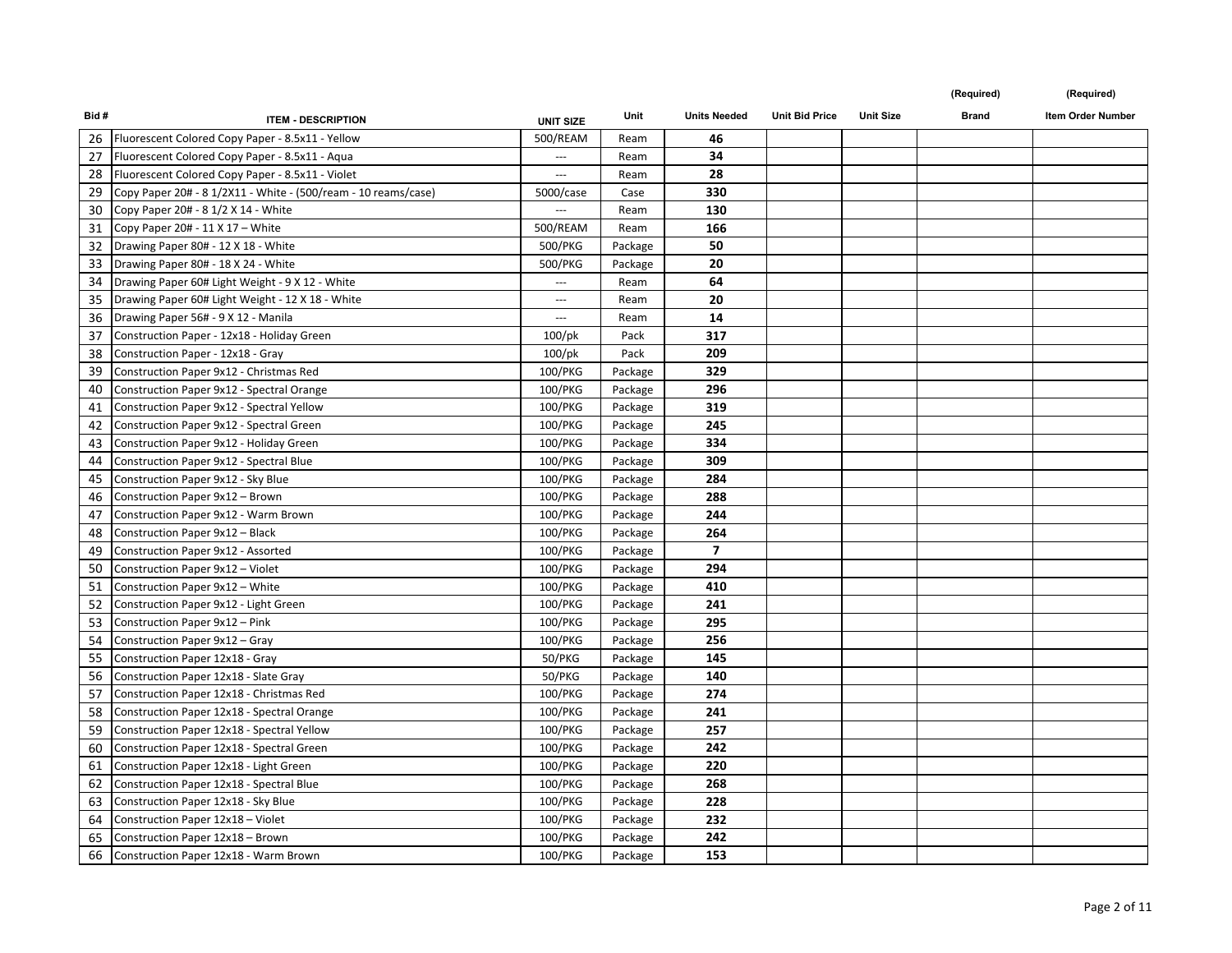| Bid# | <b>ITEM - DESCRIPTION</b>                                            | <b>UNIT SIZE</b>         | Unit    | <b>Units Needed</b> | <b>Unit Bid Price</b> | <b>Unit Size</b> | <b>Brand</b> | Item Order Number |
|------|----------------------------------------------------------------------|--------------------------|---------|---------------------|-----------------------|------------------|--------------|-------------------|
| 67   | Construction Paper 12x18 - Black                                     | 100/PKG                  | Package | 172                 |                       |                  |              |                   |
| 68   | Construction Paper 12x18 - Assorted                                  | 100/PKG                  | Package | 80                  |                       |                  |              |                   |
| 69   | Construction Paper 12x18 - White                                     | 100/PKG                  | Package | 229                 |                       |                  |              |                   |
| 70   | Construction Paper 12x18 - Rose                                      | 100/PKG                  | Package | 111                 |                       |                  |              |                   |
| 71   | Construction Paper 18 X 24 - White                                   | 50/PKG                   | Package | 70                  |                       |                  |              |                   |
| 72   | Construction Paper 18 X 24 - Black                                   | 50/PKG                   | Package | 50                  |                       |                  |              |                   |
| 73   | Parchment Paper - 24# - Ivory - Southworth                           | 100/Box                  | Box     | 6                   |                       |                  |              |                   |
| 74   | Comp Paper 8 X 10 1/2 - W/Margin 3/8 Ruling Short Way - White        | $\qquad \qquad -$        | Ream    | 90                  |                       |                  |              |                   |
| 75   | Comp Paper 8 X 10 1/2 - No/Margin 3/8 Ruling Short Way - White       | $\cdots$                 | Ream    | 65                  |                       |                  |              |                   |
| 76   | Comp Paper 8 X 10 1/2 - No/Margin 1/2 Ruling Long Way - White        | $\qquad \qquad -$        | Ream    | 20                  |                       |                  |              |                   |
| 77   | Comp Paper 8 X 10 1/2 - No/Margin 3/8 Ruling Short Way - Yellow      | $\qquad \qquad -$        | Ream    | 320                 |                       |                  |              |                   |
| 78   | White Lined Paper - 8 1/2 x 11                                       | ---                      | Ream    | 253                 |                       |                  |              |                   |
| 79   | Yellow Lined Paper - 8 1/2 x 11                                      | ---                      | Ream    | 15                  |                       |                  |              |                   |
| 80   | Arithmetic Paper 6 X 9 - White                                       | $\overline{a}$           | Ream    | 94                  |                       |                  |              |                   |
| 81   | Arithmetic 8 X 10 1/2 - White                                        | $-$                      | Ream    | 23                  |                       |                  |              |                   |
| 82   | Drawing Paper - 60# 9 X 12 - White                                   | $\hspace{0.05cm} \ldots$ | Ream    | 210                 |                       |                  |              |                   |
| 83   | Graph Paper - 8 1/2 x 11 - 1/4" Rule                                 | $\hspace{0.05cm} \ldots$ | Ream    | 160                 |                       |                  |              |                   |
| 84   | Graph Paper - 8 1/2 x 11 - 1/2" Rule                                 | $-$                      | Ream    | 188                 |                       |                  |              |                   |
| 85   | Graph Paper 8 1/2 x 11 1/8" rule                                     | $\cdots$                 | Ream    | 20                  |                       |                  |              |                   |
| 86   | Graph Paper 8 1/2 x 11 - 1" rule                                     |                          |         | 25                  |                       |                  |              |                   |
| 87   | Chart Paper, Padded, White Bond - 24 X 32 - 1 Inch Ruling One Side   | $\overline{a}$           | Each    | 179                 |                       |                  |              |                   |
| 88   | Chart Paper, Padded, White - 24 X 32 - Unruled - Unpunched -         | 100 Sheets               | Each    |                     |                       |                  |              |                   |
|      | [Vendor - indicate # of pages in pad]                                |                          |         | 55                  |                       |                  |              |                   |
| 89   | Easel Paper - Not Sticky - 27x34                                     | ---                      | 2 Pack  | 115                 |                       |                  |              |                   |
| 90   | Story Paper Pad - 24x36 Ruling Short Way 100 sheets per pad          | $\hspace{0.05cm} \ldots$ | Pad     | 38                  |                       |                  |              |                   |
| 91   | Restickable Easel Pads 25x30, Plain White                            | ---                      | Each    | 382                 |                       |                  |              |                   |
| 92   | Newsprint Chart Paper - lined Easel chart paper 24 x 36              | ---                      | Each    | 182                 |                       |                  |              |                   |
| 93   | Oak tag 9 X 12 Med Weight 125 Lb                                     | 100/Pkg                  | Package | 90                  |                       |                  |              |                   |
| 94   | Oak tag 12 X 18 Med Weight 125 Lb                                    | 100/Pkg                  | Package | 60                  |                       |                  |              |                   |
| 95   | Oak tag 18 X 24 Med Weight                                           | 100/Pkg                  | Package | 5                   |                       |                  |              |                   |
| 96   | 9x12 Tag Paper - Assorted Colors                                     | 100/Pkg                  | Package | 65                  |                       |                  |              |                   |
| 97   | 9x12 Tag Paper - White                                               | 100/Pkg                  | Package | 129                 |                       |                  |              |                   |
| 98   | Poster Board - 20"x26" (Coated One Side)                             | $\overline{a}$           | Each    | 261                 |                       |                  |              |                   |
| 99   | Tissue Paper, Assorted Colors - Kolorfast [#214947]                  | $\qquad \qquad -$        | Package | 24                  |                       |                  |              |                   |
|      | 100 Preschool Certificate - 8.5x11 - Trend #T-17006 [NO SUBS]        | 30/Pkg                   | Package | 11                  |                       |                  |              |                   |
|      | 101 Steno Pads                                                       | ---                      | Each    | 91                  |                       |                  |              |                   |
|      | 102 One Subject - 8 x 10 1/2 - (side spiral) notebook                | 140 Pages                | Each    | 2740                |                       |                  |              |                   |
|      | 103 Composition Books #16 - 7 X 8 1/2 40 Pages - Stapled             | Each                     | Each    | 650                 |                       |                  |              |                   |
|      | 104 Composition Books #16 - 7 X 8.5 - 48 Pages - Stapled             | Each                     | Each    | 2000                |                       |                  |              |                   |
|      | 105 Composition Notebook - 9 3/4" X 7 1/2", Wide Margin Ruled, Black | 120 Sheets               | Each    | 50                  |                       |                  |              |                   |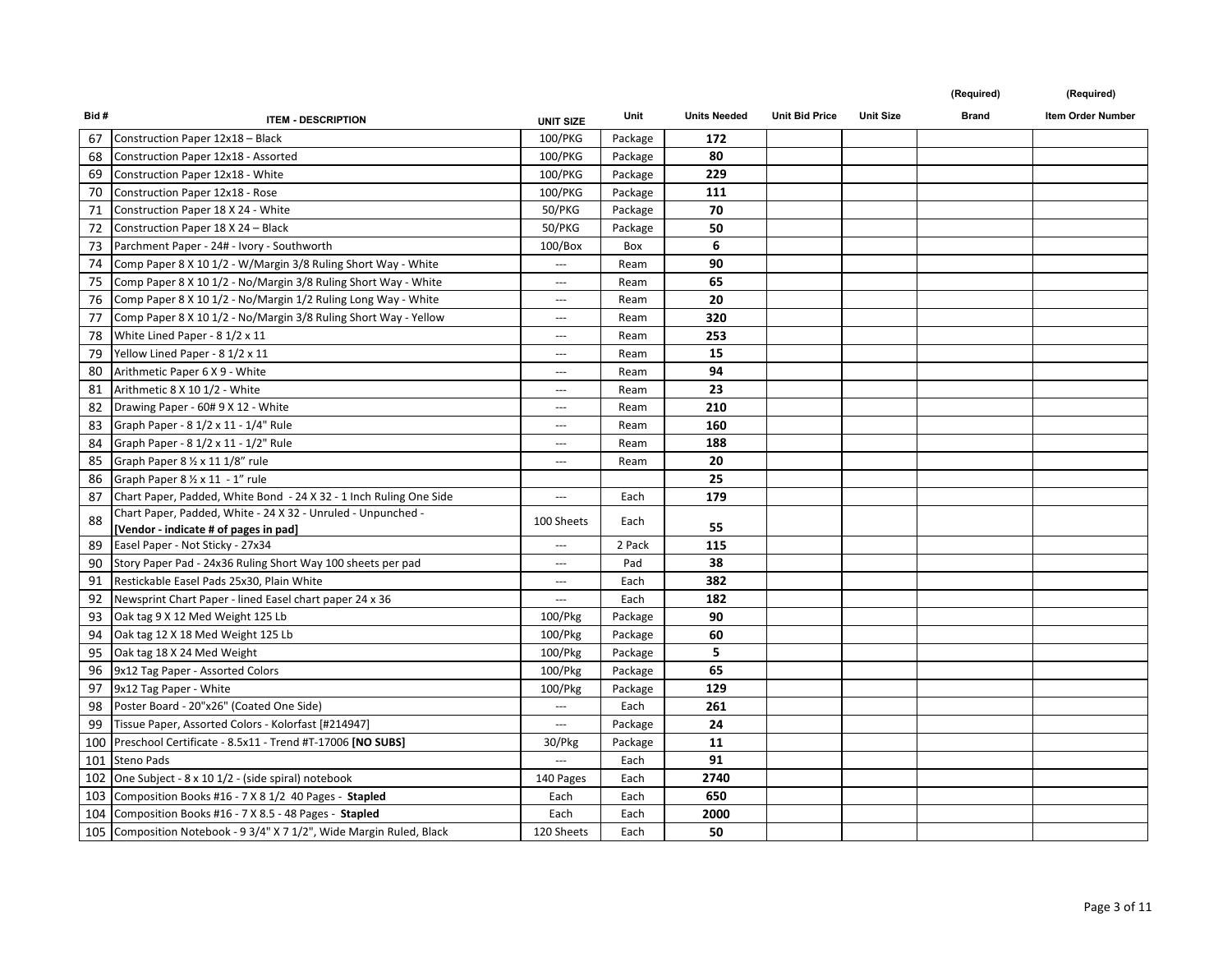|  | (Reauired |  |
|--|-----------|--|
|  |           |  |

| Bid# | <b>ITEM - DESCRIPTION</b>                                                            | <b>UNIT SIZE</b>         | Unit    | <b>Units Needed</b> | <b>Unit Bid Price</b> | <b>Unit Size</b> | <b>Brand</b> | Item Order Number |
|------|--------------------------------------------------------------------------------------|--------------------------|---------|---------------------|-----------------------|------------------|--------------|-------------------|
| 106  | Hard Cover - Marble Composition Book -                                               | $\hspace{0.05cm} \ldots$ | Each    |                     |                       |                  |              |                   |
|      | [VENDOR - indicate # of pages and size]                                              |                          |         | 1064                |                       |                  |              |                   |
|      | 107 Sentence Strips - Manila                                                         | 100 SHT/PKG              | Package | 20                  |                       |                  |              |                   |
|      | 108 Sentence Strips - Assorted Colors                                                | 100 SHT/PKG              | Package | 19                  |                       |                  |              |                   |
|      | 109 Spiral Notebooks - 8x10.5                                                        | 70 SHEETS                | Each    | 825                 |                       |                  |              |                   |
|      | 110 Mini-Legal Pads - 3x5 - White                                                    | 3/pack                   | pack    | 48                  |                       |                  |              |                   |
|      | 111 Note Pads - 8.5 x 11 - White                                                     | 12/Pack                  | Pack    | 15                  |                       |                  |              |                   |
|      | 112   Legal Pads - White 8 1/2 X 11 3/4                                              | 12/Pack                  | Pack    | 34                  |                       |                  |              |                   |
|      | 113 Legal Pads - Yellow 8 1/2 X 11 3/4 -                                             | 12/Pack                  | Pack    | 33                  |                       |                  |              |                   |
|      | 114 Laminating Film 1.5 Mil 25" X 500 Roll                                           |                          | Each    | 114                 |                       |                  |              |                   |
|      | 115 Laminating Film 3.0 Mill 25" X 250 Roll                                          | 1" CORE                  | Each    | 399                 |                       |                  |              |                   |
|      | 116 Laminating Pouches - Letter Size - 9 x 11.5 - Scotch Thermal                     | 100/Box                  | Box     | 107                 |                       |                  |              |                   |
|      | 117 Laminating Pouches - 8.1x11.4 - Scotch #TP33854-200 [NO SUBS]                    | 200/Box                  | Box     | 20                  |                       |                  |              |                   |
|      | 118 Laminating Pouches - 8.9x11.4 - Scotch- 5 mil [NO SUBS]                          | $100/b$ ox               | Box     | 13                  |                       |                  |              |                   |
|      | 119 Scotch Laminating Machine - 2 roller system [NO SUBS]                            | Each                     | Each    | 53                  |                       |                  |              |                   |
|      | 120   Desk Calendar, 16 Month, 22" X 17"                                             | $\overline{a}$           | Each    | 6992                |                       |                  |              |                   |
|      | 121 Desk Calendar - At-A-Glance - AAGE41750 [NO SUBS]                                | $\hspace{0.05cm} \ldots$ | Each    | 38                  |                       |                  |              |                   |
|      | 122 Class Record Books 9-10 Weeks 8 1/2 X 11                                         | $\hspace{0.05cm} \ldots$ | Each    | 209                 |                       |                  |              |                   |
|      | 123   Plan Master #2 K12 - 8 1/2 X 11 3/4 Red                                        | $\hspace{0.05cm} \ldots$ | Each    | 122                 |                       |                  |              |                   |
|      | 124 Record Book Extra Large Blocks                                                   | $\overline{a}$           | Each    | 36                  |                       |                  |              |                   |
| 125  | Appointment Book - 14-Month, Jul. - Aug., Academic/Fiscal<br>- 8-1/4 X 10-7/8, Black | $\cdots$                 | Each    | 25                  |                       |                  |              |                   |
|      | 126 Envelopes - Plain White #6                                                       | 500/box                  | Box     | 57                  |                       |                  |              |                   |
|      | 127 Envelopes - Plain White #10                                                      | 500/box                  | Box     | 151                 |                       |                  |              |                   |
|      | 128 Envelopes - Plain White #10 - Window                                             | $500/b$ ox               | Box     | 68                  |                       |                  |              |                   |
|      | 129 Envelopes - Report Card - 6 x 9 - Kurtz #17097 [NO SUBS]                         | 500/box                  | Box     | 26                  |                       |                  |              |                   |
|      | 130 Clasp Envelopes - Kraft - #55 Size 6 X 9                                         | $100/b$ ox               | Box     | 56                  |                       |                  |              |                   |
|      | 131 Clasp Envelopes - Kraft - #90 Size 9 X 12                                        | $100/b$ ox               | Box     | 78                  |                       |                  |              |                   |
|      | 132 Clasp Envelopes - Kraft - #97 Size 10 X 13                                       | $100/b$ ox               | Box     | 66                  |                       |                  |              |                   |
|      | 133 Brown Kraft Envelope - 12x15                                                     | $50/b$ ox                | Box     | 319                 |                       |                  |              |                   |
|      | 134 Envelope Moistener w/Adhesive - Quality Park #46065 [NO SUBS]                    | 12/pkg                   | Package | 6                   |                       |                  |              |                   |
|      | 135 Index Cards - White 4 X 6 Ruled                                                  | $100$ /pkg               | Package | 155                 |                       |                  |              |                   |
|      | 136 Index Cards - White 4 X 6 Unruled                                                | 100/pkg                  | Package | 221                 |                       |                  |              |                   |
|      | 137 Index Cards - White 5 X 8 Ruled                                                  | 100/pkg                  | Package | 253                 |                       |                  |              |                   |
|      | 138 Index Cards - White 3 X 5 Ruled                                                  | $100$ /pkg               | Package | 591                 |                       |                  |              |                   |
|      | 139 Index Cards - White 3 X 5 Unruled                                                | $100$ /pkg               | Package | 375                 |                       |                  |              |                   |
|      | 140 Index Cards - Assorted Bright Colors - 3 X 5 - Ruled                             | $100$ /pkg               | Package | 123                 |                       |                  |              |                   |
|      | 141 Sticky Notes - Yellow 1.5 X 3                                                    | $\hspace{0.05cm} \ldots$ | Dozen   | 139                 |                       |                  |              |                   |
|      | 142 Sticky Notes - Yellow 3 X 3                                                      | $\hspace{0.05cm} \ldots$ | Dozen   | 253                 |                       |                  |              |                   |
|      | 143 Sticky Notes - Yellow 3 X 5                                                      | $\hspace{0.05cm} \ldots$ | Dozen   | 124                 |                       |                  |              |                   |
|      | 144 Sticky Notes - Yellow Lined 3 X 5                                                | $\sim$ $\sim$ $\sim$     | Dozen   | 85                  |                       |                  |              |                   |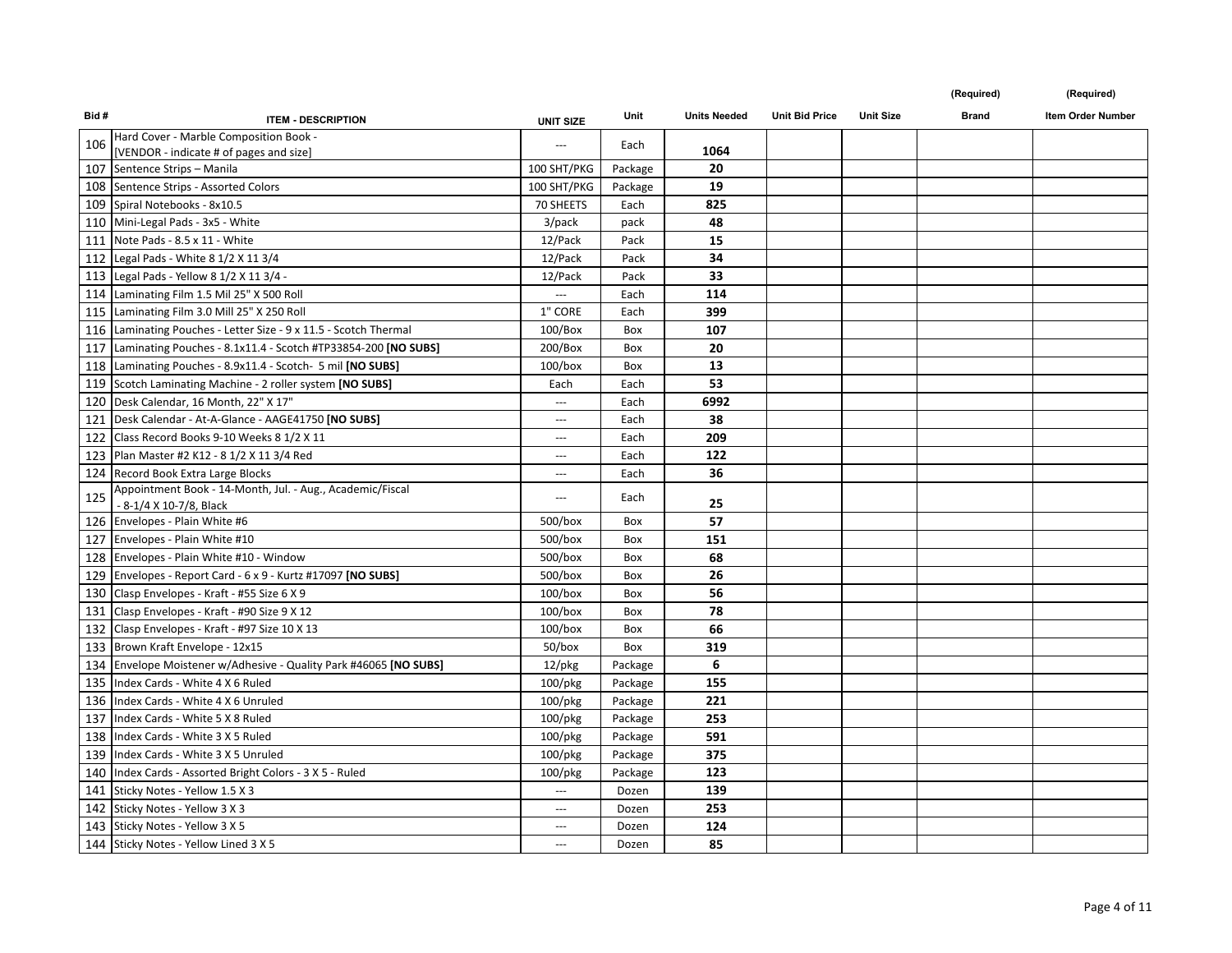| Bid# | <b>ITEM - DESCRIPTION</b>                                                          | <b>UNIT SIZE</b>  | Unit    | <b>Units Needed</b> | <b>Unit Bid Price</b> | <b>Unit Size</b> | <b>Brand</b> | Item Order Number |
|------|------------------------------------------------------------------------------------|-------------------|---------|---------------------|-----------------------|------------------|--------------|-------------------|
|      | 145 Sticky Notes - Assorted Colors 3x3                                             |                   | Dozen   | 134                 |                       |                  |              |                   |
|      | 146 Sticky Pop Up Notes - (accordion style)                                        | $\qquad \qquad -$ | Dozen   | 33                  |                       |                  |              |                   |
|      | 147 Telephone Memo Pads                                                            | $\cdots$          | Dozen   | 60                  |                       |                  |              |                   |
|      | 148   Laminated Folder - Twin Pocket - Blue - Oxford [#51705]                      | 25/Box            | Box     | 40                  |                       |                  |              |                   |
|      | 149   Laminated Folder - Twin Pocket - Red - Oxford [#51705]                       | 25/Box            | Box     | 150                 |                       |                  |              |                   |
|      | 150 Laminated Folder - Twin Pocket - White - Oxford [#51705]                       | 25/Box            | Box     | 22                  |                       |                  |              |                   |
|      | 151   File Folders - PURPLE - Third Cut - Letter Size                              | 100/BOX           | Box     | 15                  |                       |                  |              |                   |
|      | 152 File Folders Manila - Third Cut - Letter Size                                  | 100/BOX           | Box     | 214                 |                       |                  |              |                   |
|      | 153 File Folders - Assorted Colors - Third Cut - Letter Size                       | 100/BOX           | Box     | 55                  |                       |                  |              |                   |
|      | 154 File Folders - BLUE - Universal [#UNV10501]                                    | 100/BOX           | Box     | 22                  |                       |                  |              |                   |
|      | 155 File Folders - YELLOW - Universal [#UNV10504]                                  | 100/BOX           | Box     | 21                  |                       |                  |              |                   |
|      | 156 File Folders - GREEN - Universal [#UNV10502]                                   | 100/BOX           | Box     | 59                  |                       |                  |              |                   |
|      | 157   File Folders - RED - Universal [#UNV10503]                                   | 100/BOX           | Box     | 92                  |                       |                  |              |                   |
|      | 158 Hanging File Folders - 1/5 Letter Size - Green                                 | 25/BOX            | Box     | 72                  |                       |                  |              |                   |
|      | 159 Penderflex SureHook reinforced hanging folders - letter size - green           | Box               | Box     | 49                  |                       |                  |              |                   |
|      | 160 Penderflex SureHook reinforced hanging folders - letter size - assorted colors | Box               | Box     | 20                  |                       |                  |              |                   |
|      | 161 Penderflex SureHook reinforced hanging folders - legal size - green            | Box               | Box     | 10                  |                       |                  |              |                   |
|      | 162 Penderflex SureHook reinforced hanging folders - legal size - assorted colors  | Box               | Box     | 10                  |                       |                  |              |                   |
|      | 163 C-Line Label Holders - self adhesive - top load -#87607 - [NO SUBS]            | 50/Pack           | Pack    | 5                   |                       |                  |              |                   |
|      | 164 Labels, Address - [AVERY 5160] [NO SUBS]                                       | 3000/BOX          | Box     | 93                  |                       |                  |              |                   |
|      | 165 Labels, [AVERY 5163] [NO SUBS]                                                 | 1000/Box          | Box     | 27                  |                       |                  |              |                   |
|      | 166 Labels, [AVERY 5164] [NO SUBS]                                                 | 100/BOX           | Box     | 65                  |                       |                  |              |                   |
| 167  | Labels, [AVERY 5167] [NO SUBS]                                                     | 8000/Box          | Box     | 59                  |                       |                  |              |                   |
|      | 168 Labels, [AVERY 5168] [NO SUBS]                                                 | 100/BOX           | Box     | 64                  |                       |                  |              |                   |
|      | 169 Labels, [AVERY 5263] [NO SUBS]                                                 | $25$ /pkg         | Package | 55                  |                       |                  |              |                   |
|      | 170 Labels, [AVERY 5353] [NO SUBS]                                                 | 100/Box           | Box     | 8                   |                       |                  |              |                   |
|      | 171 Labels, [AVERY 5366] [NO SUBS]                                                 | 1500/Box          | Box     | 5                   |                       |                  |              |                   |
|      | 172 Labels, [AVERY 8293] [NO SUBS]                                                 | 400/Box           | Box     | 9                   |                       |                  |              |                   |
|      | 173 Brother P-Touch [TZE-2311] Black on White [NO SUBS]                            | Each              | Each    | 20                  |                       |                  |              |                   |
|      | 174 Brother P-Touch Label Machine                                                  | Each              | Each    | 5                   |                       |                  |              |                   |
|      | 175 Dymo LabelWriter 450 Machine                                                   | Each              | Each    | 5                   |                       |                  |              |                   |
|      | 176 Address Labels, Dymo - #DYM30251 [NO SUBS]                                     | Roll              | Roll    | 74                  |                       |                  |              |                   |
|      | 177 Pocket Folders Duo - Assorted                                                  | 25/Box            | Box     | 32                  |                       |                  |              |                   |
|      | 178 Pocket Folders Duo Blue                                                        | 25/Box            | Box     | 199                 |                       |                  |              |                   |
|      | 179   Pocket Folders Duo Red                                                       | 25/Box            | Box     | 222                 |                       |                  |              |                   |
|      | 180 Pocket Folders Duo Yellow                                                      | 25/Box            | Box     | 206                 |                       |                  |              |                   |
|      | 181 Pocket Folders Duo Green                                                       | 25/Box            | Box     | 207                 |                       |                  |              |                   |
|      | 182 Half Clipboard - foldable                                                      | $\sim$            | Each    | 40                  |                       |                  |              |                   |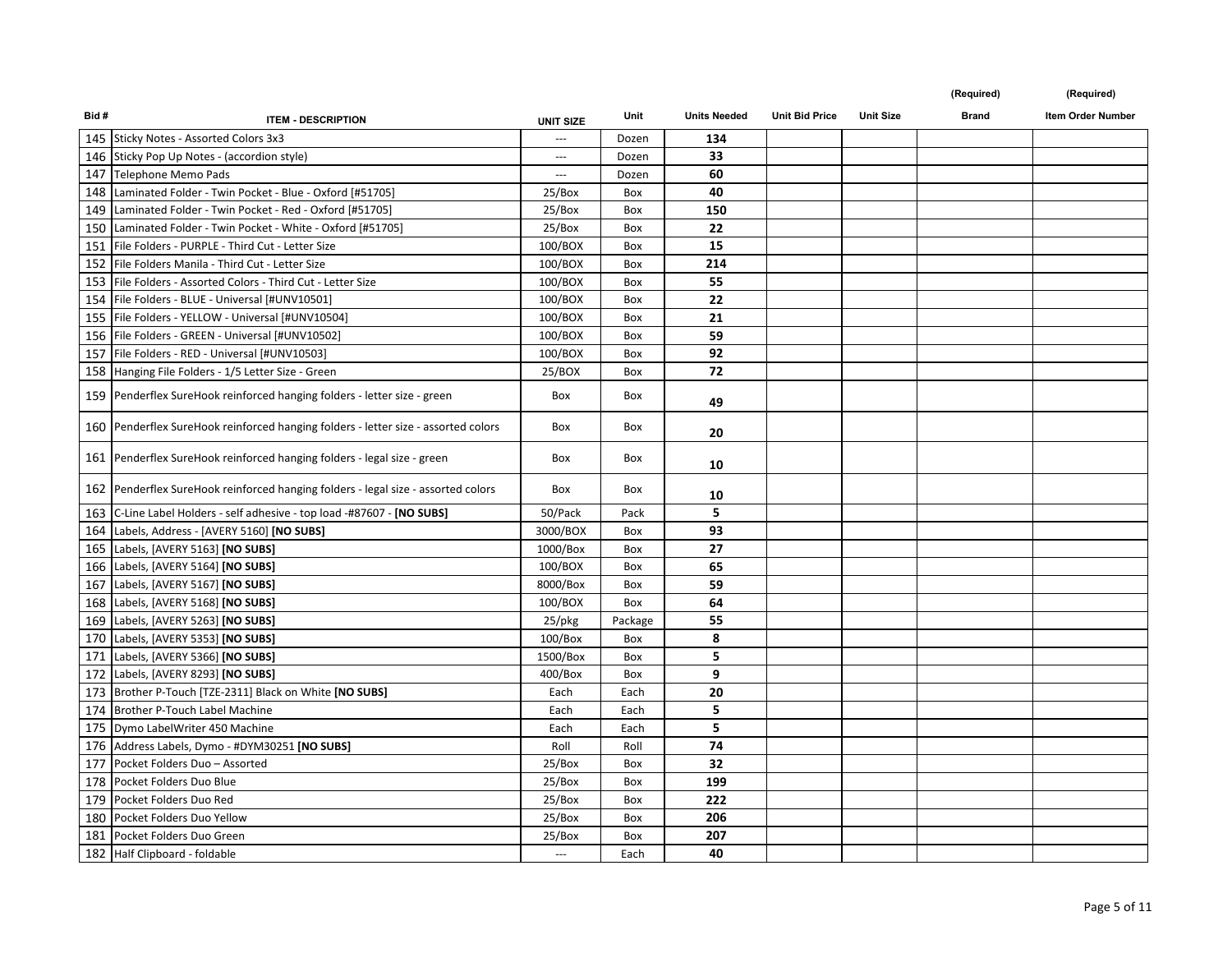| Bid# | <b>ITEM - DESCRIPTION</b>                                                                         | <b>UNIT SIZE</b>           | Unit    | <b>Units Needed</b> | <b>Unit Bid Price</b> | <b>Unit Size</b> | <b>Brand</b> | <b>Item Order Number</b> |
|------|---------------------------------------------------------------------------------------------------|----------------------------|---------|---------------------|-----------------------|------------------|--------------|--------------------------|
|      | 183 Half Binder - 2 or 3 rings                                                                    |                            | Each    | 28                  |                       |                  |              |                          |
|      | 184   1" Binders W/ Plastic Insert Window On Front                                                | White                      | Each    | 372                 |                       |                  |              |                          |
|      | 185   11/2" Binders W/ Plastic Insert Window On Front                                             | White                      | Each    | 218                 |                       |                  |              |                          |
|      | 186 11/2" Three Ring Binder                                                                       | <b>BLACK</b>               | Each    | 62                  |                       |                  |              |                          |
|      | 187 Binder, Standard 3 Ring Vinyl - 1/2 Inch, 8 1/2 X 11                                          | <b>BLACK</b>               | Each    | 10                  |                       |                  |              |                          |
| 188  | Binder, Standard 3 Ring Vinyl - One Inch, 8 1/2 X 11 -                                            | $\overline{\phantom{a}}$   | Each    |                     |                       |                  |              |                          |
|      | State Color On P.O.                                                                               |                            |         | 553<br>131          |                       |                  |              |                          |
|      | 189 Binder 2" with plastic front insert<br>Binder, Standard 3 Ring Vinyl - Two Inch, 8 1/2 X 11 - | $\qquad \qquad -$          | Each    |                     |                       |                  |              |                          |
| 190  | State Color On P.O.                                                                               | ---                        | Each    | 300                 |                       |                  |              |                          |
|      | 191 Binders 3" with plastic front insert                                                          | ---                        | Each    | 74                  |                       |                  |              |                          |
|      | 192 Binder, Standard 3 Ring Vinyl - Three Inch, 8 1/2 X 11                                        | <b>BLACK</b>               | Each    | 32                  |                       |                  |              |                          |
|      | 193 Binder, Standard 3 Ring Vinyl - Fourt Inch, 8 1/2 X 12                                        | <b>BLACK</b>               | Each    | 41                  |                       |                  |              |                          |
|      | 194 Binder Dividers - A To Z                                                                      | $\hspace{0.05cm} \ldots$   | Package | 34                  |                       |                  |              |                          |
|      | 195 Binder Dividers - Numbered 1-25                                                               | Box                        | Box     | 26                  |                       |                  |              |                          |
|      | 196 Binder Dividers - Insertable - Colored Tab                                                    | 5 TAB SET                  | Package | 49                  |                       |                  |              |                          |
|      | 197 Binder Dividers - 5 Tab - Avery - [#AVE11110] [NO SUBS]                                       | 5 TAB SET                  | Package | 83                  |                       |                  |              |                          |
|      | 198 Binder Dividers - 8 Tab - Avery - [#AVE11111] [NO SUBS]                                       | 8 TAB SET                  | Package | 68                  |                       |                  |              |                          |
|      | 199 Binding Combs 5/8"                                                                            | $100/b$ ox                 | Box     | 246                 |                       |                  |              |                          |
|      | 200 Binding Combs 1"                                                                              | $100/b$ ox                 | Box     | 245                 |                       |                  |              |                          |
|      | 201 DYMO self-adhesive file folder labels (30277) [NO SUBS]                                       | 9/16 by 37/16              | Pkg.    | 26                  |                       |                  |              |                          |
|      | 202 DYMO self-adhesive address labels (30572) [NO SUBS]                                           | $11/8 \times 3\frac{1}{2}$ | Pkg.    | 51                  |                       |                  |              |                          |
|      | 203   5 Tab Binder Dividers                                                                       | 5 TAB SET                  | Package | 381                 |                       |                  |              |                          |
|      | 204 Sheet Protectors - Top Loading                                                                | 100/BOX                    | Box     | 340                 |                       |                  |              |                          |
|      | 205 Binder Clip - 2"W - 1" Capacity - Large                                                       | 12/BOX                     | Box     | 227                 |                       |                  |              |                          |
|      | 206 Binder Clip - 1 1/4"W - 5/8" Capacity - Med                                                   | 24/BOX                     | Box     | 201                 |                       |                  |              |                          |
|      | 207 Binder Clip - 3/4"W - 3/8" Capacity - Small                                                   | 40/BOX                     | Box     | 288                 |                       |                  |              |                          |
|      | 208 Stikki Clips (E-Z Up Clips) - reusable paper holders                                          | 20/Box                     | Box     | 13                  |                       |                  |              |                          |
|      | 209 Metal Book Rings, ACCO 72202 - 1" Diameter                                                    | 100/BOX                    | Box     | 85                  |                       |                  |              |                          |
|      | 210 Brass Fasteners - 1/2" - Kurtz #11426 [NO SUBS]                                               | 100/BOX                    | Box     | 42                  |                       |                  |              |                          |
|      | 211 Brass Fasteners - 1"                                                                          | 100/BOX                    | Box     | 50                  |                       |                  |              |                          |
|      | 212 Brass Fasteners - 2"                                                                          | 100/BOX                    | Box     | 6                   |                       |                  |              |                          |
|      | 213 Thumb Tacks                                                                                   | 100/BOX                    | Box     | 11                  |                       |                  |              |                          |
|      | 214 Paper Clips - #1 Gem - Smooth - (100 per box - 10 box per pack)                               | ---                        | Box     | 222                 |                       |                  |              |                          |
|      | 215 Paper Clips - Jumbo - Smooth - (100 per box - 10 box per pack)                                | $-$                        | Box     | 271                 |                       |                  |              |                          |
|      | 216 Rubber Bands 1/4 Lb Asst.                                                                     | ---                        | Box     | 193                 |                       |                  |              |                          |
|      | 217 Staple Remover - Claw                                                                         | $\qquad \qquad -$          | Each    | 213                 |                       |                  |              |                          |
|      | 218 Stapler                                                                                       | $-$                        | Each    | 184                 |                       |                  |              |                          |
|      | 219 Heavy Dudty Stapler                                                                           | ---                        | Each    | 64                  |                       |                  |              |                          |
|      | 220 Staples - Standard                                                                            | 5000/BOX                   | Box     | 371                 |                       |                  |              |                          |
|      | 221 Staples - Standard - Chisel Point - 1/4"                                                      | 5000/BOX                   | Box     | 106                 |                       |                  |              |                          |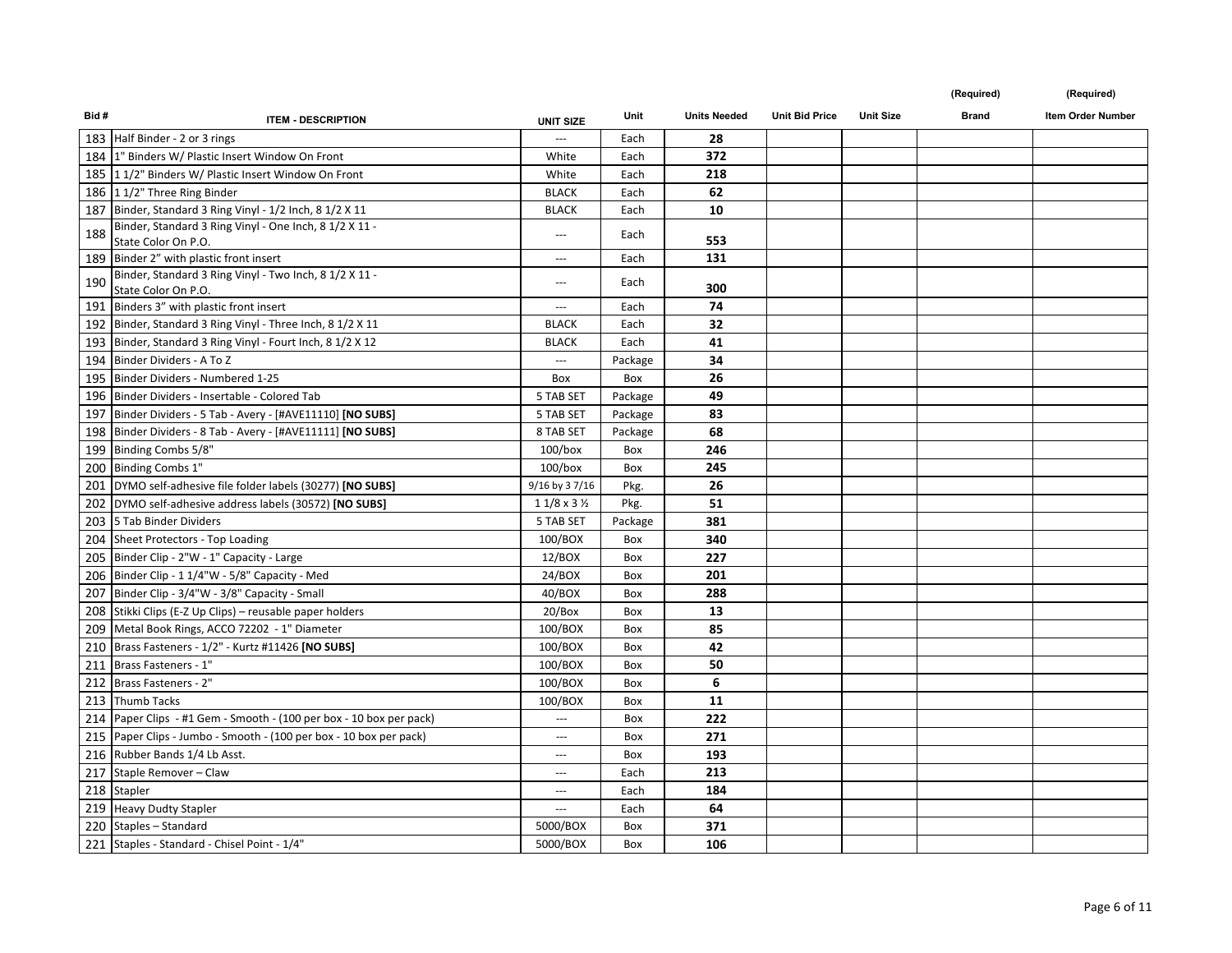| Bid# | <b>ITEM - DESCRIPTION</b>                                           | <b>UNIT SIZE</b>         | Unit | <b>Units Needed</b> | <b>Unit Bid Price</b> | <b>Unit Size</b> | <b>Brand</b> | Item Order Number |
|------|---------------------------------------------------------------------|--------------------------|------|---------------------|-----------------------|------------------|--------------|-------------------|
|      | 222 Kid Scissors - 5" Pointed - Assorted - Westcott [NO SUBS]       | 4/Pack                   | Pack | 24                  |                       |                  |              |                   |
|      | 223   Kid Scissors - 5" Pointed - Fiskars - [NO SUBS]               | Each                     | Each | 791                 |                       |                  |              |                   |
|      | 224 Scissors - Clip Point - 5"                                      | $\sim$ $\sim$            | Each | 17                  |                       |                  |              |                   |
|      | 225 Scissors - For Kids Blunt Cut                                   | $\hspace{0.05cm} \ldots$ | Each | 504                 |                       |                  |              |                   |
|      | 226 Scissors - Blunt - 5" - Fiskars                                 | $\hspace{0.05cm} \ldots$ | Each | 300                 |                       |                  |              |                   |
|      | 227 Scissors - Blunt - 8" - Fiskars                                 | $\hspace{0.05cm} \ldots$ | Each | 140                 |                       |                  |              |                   |
|      | 228 Scissors - 8"                                                   | $\ldots$                 | Each | 50                  |                       |                  |              |                   |
|      | 229 Scissors - 8" Straight - Fiskars [#FSK01004761j] [NO SUBS]      | $\cdots$                 | Each | 62                  |                       |                  |              |                   |
|      | 230 3 Hole Paper Punch - Manual - Counter Use/Size Medium Capacity  | $\hspace{0.05cm}\ldots$  | Each | 45                  |                       |                  |              |                   |
|      | 231 Calculator paper rolls                                          | 2-1/4 X 150ft.           | roll | 142                 |                       |                  |              |                   |
|      | 232 Metal rim round key tags, white, 1 % inch diameter              | 50/pack                  | pack | 14                  |                       |                  |              |                   |
|      | 233 Handheld Calculators (Approx. 4x5) Basic Function               |                          | Each | 61                  |                       |                  |              |                   |
|      | 234 Ruler - Plastic Metric - 1/16 Inch                              | $\hspace{0.05cm} \ldots$ | Each | 657                 |                       |                  |              |                   |
|      | 235 Tape - Doubdle Sided - 1/2 x 500 in                             | $\hspace{0.05cm} \ldots$ | Each | 32                  |                       |                  |              |                   |
|      | 236 Tape - Cellophane - 1/2 X 1296 - 1inch Core                     | $\sim$                   | Each | 54                  |                       |                  |              |                   |
|      | 237 Tape - Cellophane - 3/4 X 1296 - 1 Inch Core                    | $---$                    | Each | 212                 |                       |                  |              |                   |
| 238  | Invisable Tape - .75"x36 yards - School Smart #1354292<br>[NO SUBS] | 12/Pack                  | Pack | 24                  |                       |                  |              |                   |
|      | 239 Tape 3/4" - Clear - Transparent                                 | 6/Pack                   | Pack | 56                  |                       |                  |              |                   |
|      | 240 Scotch Magic Tape 3/4" x 1000" [#MMM810P10K] [NO SUBS]          | 10/Pack                  | Pack | 435                 |                       |                  |              |                   |
|      | 241 Tape Dispenser                                                  | $\cdots$                 | Each | 170                 |                       |                  |              |                   |
|      | 242 Masking Tape - 1/2 Inch X 60 Yards                              | $\hspace{0.05cm} \ldots$ | Each | 345                 |                       |                  |              |                   |
|      | 243 Masking Tape - Double Sided - 1/2 Inch X 60 Yards               | $\sim$                   | Each | 24                  |                       |                  |              |                   |
|      | 244 Masking Tape - 3/4 Inch X 60 Yards                              | $\sim$                   | Each | 104                 |                       |                  |              |                   |
|      | 245 Masking Tape - 1 Inch X 60 Yards                                | $\hspace{0.05cm} \ldots$ | Each | 202                 |                       |                  |              |                   |
|      | 246 Masking Tape - 2 Inch X 60 Yards                                | $\hspace{0.05cm} \ldots$ | Each | 185                 |                       |                  |              |                   |
|      | 247 Shipping Tape - 2" -                                            | $\hspace{0.05cm} \ldots$ | Each | 124                 |                       |                  |              |                   |
|      | 248 Painter/Low Tack Tape - 2"                                      | Roll                     | Each | 145                 |                       |                  |              |                   |
|      | 249   Magnetic Tape - 3/4"x25' w/tape dispenser - Dowling [#90052]  | $\overline{\phantom{a}}$ | Each | 15                  |                       |                  |              |                   |
| 250  | Hot Glue Gun - Mini                                                 | $\hspace{0.05cm} \cdots$ | Each |                     |                       |                  |              |                   |
|      | [Vendor state glue size for glue gun]<br>Hot Glue Sticks - Mini     |                          |      | 23                  |                       |                  |              |                   |
| 251  | [Vendor state glue size to match item above]                        | $\sim$ $\sim$            | Each | 41                  |                       |                  |              |                   |
|      | 252 Glue                                                            | 4 OZ.                    | Each | 311                 |                       |                  |              |                   |
|      | 253 Glue                                                            | 8 OZ.                    | Each | 1247                |                       |                  |              |                   |
|      | 254 Glue Stick                                                      | .28 oz                   | Each | 500                 |                       |                  |              |                   |
|      | 255 Glue Stick                                                      | 1.3 oz                   | Each | 38                  |                       |                  |              |                   |
|      | 256 Elmers Washable All Purpose School Glue Sticks (.21 oz)         | $30$ /pk                 | Pack | 181                 |                       |                  |              |                   |
|      | 257 Elmers Washable All Purpose School Glue Sticks (.24 oz)         | $30$ /pk                 | Pack | 625                 |                       |                  |              |                   |
|      | 258 Correction Fluid - White                                        | $\ldots$                 | Each | 36                  |                       |                  |              |                   |
|      | 259 Bic White Out Correction Fluid                                  | $12$ /pk                 | Pack | 230                 |                       |                  |              |                   |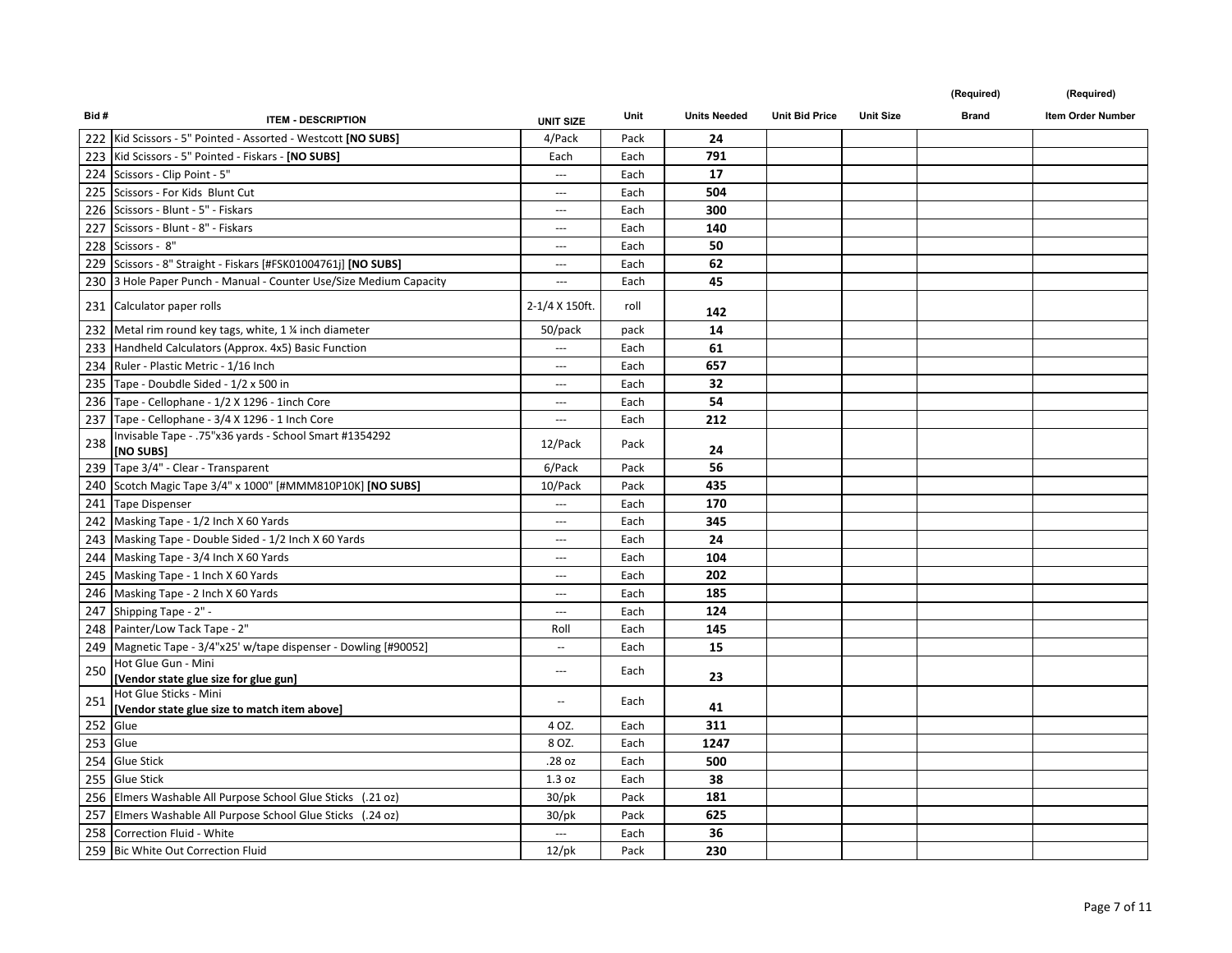| Bid# | <b>ITEM - DESCRIPTION</b>                                                                                            | <b>UNIT SIZE</b>         | Unit    | <b>Units Needed</b> | <b>Unit Bid Price</b> | <b>Unit Size</b> | <b>Brand</b> | Item Order Number |
|------|----------------------------------------------------------------------------------------------------------------------|--------------------------|---------|---------------------|-----------------------|------------------|--------------|-------------------|
|      | 260 Correction Tape                                                                                                  | ---                      | Each    | 230                 |                       |                  |              |                   |
|      | 261 Mechanical Pencil, .7mm                                                                                          | <b>DOZEN</b>             | Dozen   | 13                  |                       |                  |              |                   |
| 262  | Pencil w/erasers - Laddie                                                                                            | <b>DOZEN</b>             | Dozen   | 20                  |                       |                  |              |                   |
|      | 263 Pencils #2 W/Erasers Kendal                                                                                      | <b>DOZEN</b>             | Dozen   | 156                 |                       |                  |              |                   |
|      | 264 Pencil #2 Yellow Ticonderoga [NO SUBS]                                                                           | <b>DOZEN</b>             | Dozen   | 820                 |                       |                  |              |                   |
|      | 265 Pencil #2 Yellow Ticonderoga Woodcase [NO SUBS]                                                                  | <b>DOZEN</b>             | Dozen   | 259                 |                       |                  |              |                   |
|      | 266 Pencils #2 Pre-Sharpened W/Eraser (Orange)                                                                       | <b>DOZEN</b>             | Dozen   | 2745                |                       |                  |              |                   |
| 267  | Pencil - Primer - For Beginners                                                                                      | <b>DOZEN</b>             | Dozen   | 5                   |                       |                  |              |                   |
| 268  | Pencils - Assorted Colors                                                                                            | <b>DOZEN</b>             | Dozen   | 24                  |                       |                  |              |                   |
| 269  | Colored Pencil Class pack with Pencil Sharpeners -<br><b>Assorted Colors</b>                                         | 240 Pack                 | Package | 58                  |                       |                  |              |                   |
|      | 270 Crayola Colored Pencils                                                                                          | $12$ /pk                 | Pack    | 1275                |                       |                  |              |                   |
|      | 271 Crayola Colored Pencils - Neutral Colors                                                                         | $12$ /pk                 | Pack    | 533                 |                       |                  |              |                   |
|      | 272 Metallic Colored Pencils - Assorted Colors                                                                       | 12/SET                   | Package | 478                 |                       |                  |              |                   |
|      | 273   Pencil Eraser - Pink - Med Size Beveled                                                                        | <b>DOZEN</b>             | Dozen   | 188                 |                       |                  |              |                   |
|      | 274 Pencil Eraser - Block Shape 1 Lb. Box                                                                            | 40/BOX                   | Box     | 74                  |                       |                  |              |                   |
| 275  | Papermate Arrowhead Eraser Caps                                                                                      | 144/Box                  | Box     | 50                  |                       |                  |              |                   |
|      | 276 Pencil Sharpener - Boston                                                                                        | $-$                      | Each    | 10                  |                       |                  |              |                   |
|      | 277 Pencil Sharpener - Wood grain Electric                                                                           | $\qquad \qquad -$        | Each    | 117                 |                       |                  |              |                   |
|      | 278 Pencil Sharpener - Hand Held with Container                                                                      | ---                      | Each    | 66                  |                       |                  |              |                   |
|      | 279   Papermate Flair Assorted                                                                                       | 16/Pack                  | Pack    | 22                  |                       |                  |              |                   |
| 280  | Papermate Flair Felt Tip Pens - Medium Point                                                                         | 16/Pack                  | Pack    | 28                  |                       |                  |              |                   |
| 281  | Pilot G-2 Retractable Gel-Ink Pen - Bold Point - Blue                                                                | $\overline{a}$           | Dozen   | 44                  |                       |                  |              |                   |
|      | 282 Ball Point Pens Bic Round Stic - Fine Point - Blue                                                               | ---                      | Dozen   | 56                  |                       |                  |              |                   |
|      | 283 Ball Point Pens Bic Round Stic - Fine Point - Black                                                              | $\cdots$                 | Dozen   | 101                 |                       |                  |              |                   |
|      | 284 Ball Point Pens Bic Round Stic - Medium Point - Blue                                                             | $\hspace{0.05cm} \ldots$ | Dozen   | 385                 |                       |                  |              |                   |
|      | 285 Ball Point Pens Bic Round Stic - Medium Point - Black                                                            | $\hspace{0.05cm} \ldots$ | Dozen   | 363                 |                       |                  |              |                   |
|      | 286 Ball Point Pens Bic Round Stic - Medium Point - Red                                                              | $\qquad \qquad -$        | Dozen   | 47                  |                       |                  |              |                   |
|      | 287 Ball Point Pens Flexgrip Pen By Papermate - Medium Point- Blue                                                   | $\overline{a}$           | Dozen   | 145                 |                       |                  |              |                   |
|      | 288 Ball Point Pens Flexgrip Pen By Papermate - Medium Point- Black                                                  | $\overline{a}$           | Dozen   | 196                 |                       |                  |              |                   |
|      | 289 Ball Point Pens Flexgrip Pen By Papermate - Medium Point-Red                                                     | $\hspace{0.05cm} \ldots$ | Dozen   | 150                 |                       |                  |              |                   |
|      | 290   Ball Point Pens Flexgrip Pen By Papermate - Fine Point - Blue                                                  | ---                      | Dozen   | 69                  |                       |                  |              |                   |
|      | 291   Ball Point Pens Flexgrip Pen By Papermate - Fine Point - Black                                                 | $\cdots$                 | Dozen   | 68                  |                       |                  |              |                   |
| 292  | Sharpie Oil Based Paint Medium Point Markers - Set of 2 - 2 Colors include: (1)<br>Metallic Gold (1) Metallic Silver | $\cdots$                 | Set     | 217                 |                       |                  |              |                   |
|      | 293 Sharpie Permanent Markers - Fine Tip - Black                                                                     | $\overline{a}$           | Each    | 2275                |                       |                  |              |                   |
|      | 294 Sharpie Permanent Markers - X-Fine Tip - Black                                                                   | $\overline{a}$           | Each    | 869                 |                       |                  |              |                   |
|      | 295 Sharpie Permanent Markers - S-Fine Tip - Black                                                                   | $\cdots$                 | Each    | 790                 |                       |                  |              |                   |
| 296  | <b>Sharpies Fine - Blue</b>                                                                                          | ---                      | Each    | 432                 |                       |                  |              |                   |
|      | 297 Sharpies Fine - Red                                                                                              | $-$                      | Each    | 460                 |                       |                  |              |                   |
|      | 298 Sharpies Fine - Green                                                                                            | $-$                      | Each    | 320                 |                       |                  |              |                   |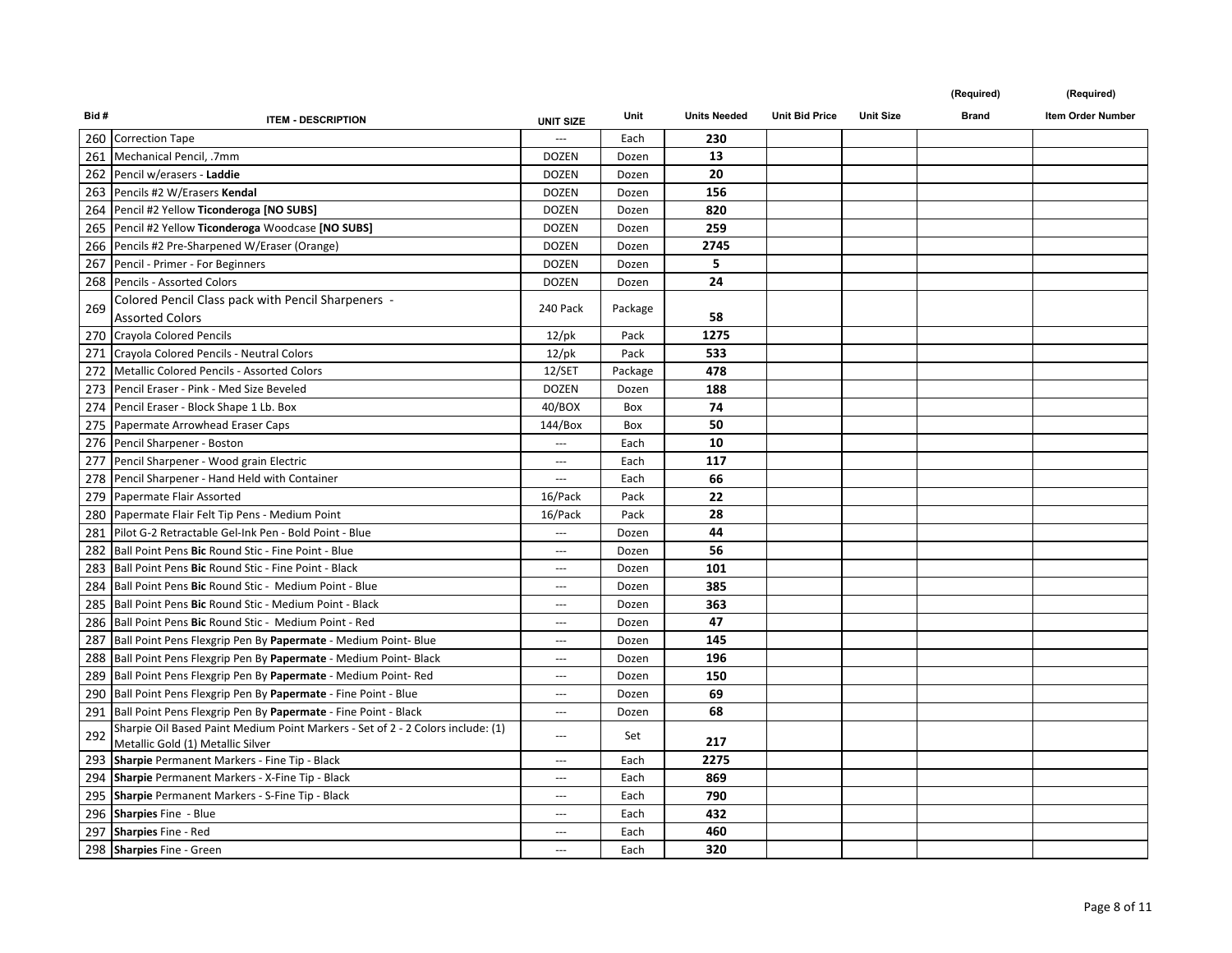| Bid# | <b>ITEM - DESCRIPTION</b>                                                                     | <b>UNIT SIZE</b>         | Unit    | <b>Units Needed</b> | <b>Unit Bid Price</b> | <b>Unit Size</b> | <b>Brand</b> | <b>Item Order Number</b> |
|------|-----------------------------------------------------------------------------------------------|--------------------------|---------|---------------------|-----------------------|------------------|--------------|--------------------------|
|      | 299 Sharpie Marker Set [NO SUBS]                                                              | 8/Pack                   | Pack    | 100                 |                       |                  |              |                          |
|      | 300   Flair Assorted Pens - Papermate [#PAP70644] [NO SUBS]                                   | 16/Pkg                   | Package | 24                  |                       |                  |              |                          |
|      | 301 Marker Chisel Tip Assorted - EXPO - [NO SUBS]                                             | 16/Set                   | Set     | 16                  |                       |                  |              |                          |
| 302  | Marker Chisel Tip Assorted - Sharpie - [#SAN38250] [NO SUBS]                                  | 8/Set                    | Set     | 48                  |                       |                  |              |                          |
|      | 303 Permanent Markers - Black                                                                 | $\sim$ $\sim$            | Each    | 135                 |                       |                  |              |                          |
|      | 304 Permanent Markers - Chisel Tip - Assorted Colors per Set                                  | 8/SET                    | Set     | 8                   |                       |                  |              |                          |
|      | 305 Washable Markers - Prang [#DIX80613]                                                      | 200/Carton               | Carton  | 6                   |                       |                  |              |                          |
|      | 306 Uniblazer Highlighters - Assorted Colors                                                  | 6/SET                    | Set     | 214                 |                       |                  |              |                          |
|      | 307 Highlighters - Yellow                                                                     | $\hspace{0.05cm} \ldots$ | Dozen   | 328                 |                       |                  |              |                          |
|      | 308 Highlighters - Pink                                                                       | $\hspace{0.05cm} \ldots$ | Dozen   | 242                 |                       |                  |              |                          |
|      | 309 Highlighters - Orange                                                                     | $\hspace{0.05cm} \ldots$ | Dozen   | 136                 |                       |                  |              |                          |
|      | 310 Accent Tank Highlight - Sharpie - [#SAN25053] [NO SUBS]                                   | 12/Pkg                   | Package | 37                  |                       |                  |              |                          |
|      | 311 Flip Chart Markers                                                                        | 4/SET                    | Set     | 119                 |                       |                  |              |                          |
|      | 312 Dry Erase Markers - Chisel Tip - Low Odor - Black                                         | $\cdots$                 | Each    | 530                 |                       |                  |              |                          |
|      | 313 Dry Erase Markers - Bullet Tip - Low Odor - Black                                         | $\qquad \qquad -$        | Each    | 673                 |                       |                  |              |                          |
|      | 314   Dry Erase Markers - Fine Tip                                                            | <b>4 COLOR SET</b>       | Set     | 161                 |                       |                  |              |                          |
|      | 315   Dry Erase Markers - Bullet Tip                                                          | 4 COLOR SET              | Set     | 136                 |                       |                  |              |                          |
|      | 316   Dry Erase Markers - Chisel Tip                                                          | 4 COLOR SET              | Set     | 613                 |                       |                  |              |                          |
|      | 317 Expo Markers - Assorted Colors                                                            | 8/Pack                   | Pack    | 117                 |                       |                  |              |                          |
|      | 318 Expo Markers - Assorted Colors                                                            | 12/Pack                  | Pack    | 169                 |                       |                  |              |                          |
|      | 319 Expo Markers - Assorted Colors                                                            | 16/Pack                  | Pack    | 201                 |                       |                  |              |                          |
|      | 320   Dry Erase Markers - Pen Stle - Black                                                    |                          | Pack    | 544                 |                       |                  |              |                          |
|      | 321 Crayola Visi-Visi Max Dry Erase Marker - Black                                            | 12/Box                   | Box     | 142                 |                       |                  |              |                          |
|      | 322 Eraser For Dry-Erase Whiteboard                                                           | $\cdots$                 | Each    | 649                 |                       |                  |              |                          |
|      | 323 Expo Cleaner - 8oz - [NO SUBS]                                                            |                          |         | 218                 |                       |                  |              |                          |
|      | 324 White Board Cleaner                                                                       | 8 OZ.                    | Each    | 779                 |                       |                  |              |                          |
|      | 325 Vis A Vis Fine Point Markers                                                              | 4 COLOR SET              | Set     | 20                  |                       |                  |              |                          |
|      | 326 Crayola Classpack Markers, broad point, 16 colors [NO SUBS]                               | 256/Box                  | Box     | 123                 |                       |                  |              |                          |
|      | 327 Crayola Washable Markers, 8 Classic Color Set                                             | 8/SET                    | Set     | 951                 |                       |                  |              |                          |
|      | Crayola Trayola Washable Markers - Fine Tip - Pack of 48 - Assorted Colors 8                  |                          |         |                     |                       |                  |              |                          |
|      | 328 essential washable marker colors (6 markers per color) including Red, Orange,             | 48/PKG                   | Package | 139                 |                       |                  |              |                          |
|      | Yellow, Green, Blue, Violet, Black and Brown<br>329   Wax Crayons - Crayola #38 - Kinder Size | $\hspace{0.05cm} \ldots$ | Box     | 961                 |                       |                  |              |                          |
|      | 330 Wax Crayons - Crayola - 4 pack                                                            | Pack                     | Pack    | 100                 |                       |                  |              |                          |
|      | 331 Wax Crayons - Crayola #8 Standard - 8 Color                                               | $\hspace{0.05cm} \ldots$ | Box     | 1323                |                       |                  |              |                          |
|      | 332 Wax Crayons - Crayola #12 Standard - 12 Color                                             | $\hspace{0.05cm} \ldots$ | Box     | 1800                |                       |                  |              |                          |
|      | 333 Wax Crayons - Crayola - 16 Colors                                                         | $\hspace{0.05cm} \ldots$ | Box     | 2609                |                       |                  |              |                          |
|      | 334 Crayola - Class Pack - set of 8 primary colors [NO SUBS]                                  | Pack                     | Pack    | 324                 |                       |                  |              |                          |
|      | 335 Class Pack Crayons                                                                        | Pack                     | Pack    | 47                  |                       |                  |              |                          |
|      | 336 Class Pack Large Crayons                                                                  | Pack                     | Pack    | 28                  |                       |                  |              |                          |
|      | 337 Tempera Cake Sets - Jack Richeson [Vendor please indicate]                                | 6 to 9/set               | Set     | 48                  |                       |                  |              |                          |
|      |                                                                                               |                          |         |                     |                       |                  |              |                          |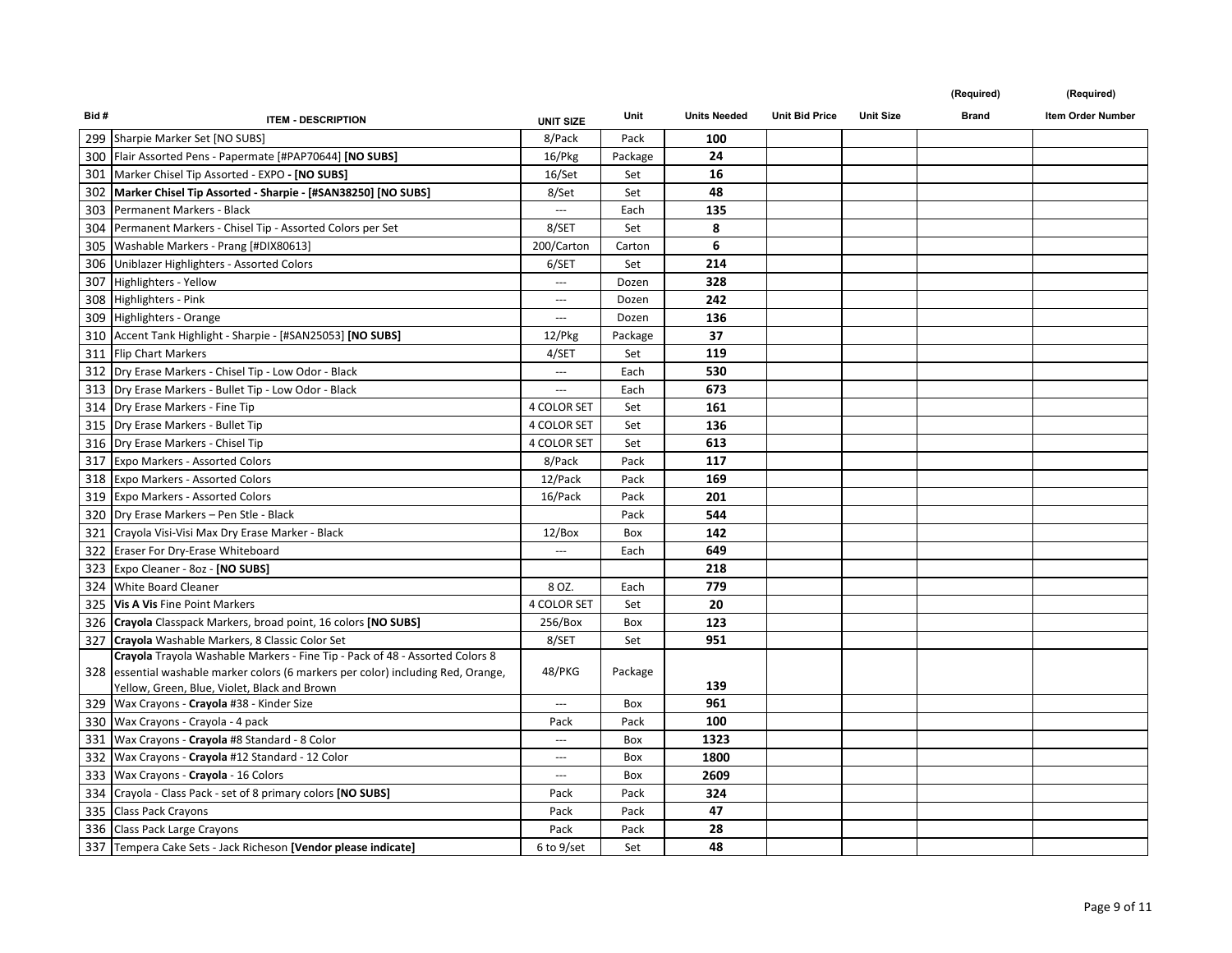| Bid# | <b>ITEM - DESCRIPTION</b>                                               | <b>UNIT SIZE</b>         | <b>Unit</b> | <b>Units Needed</b> | <b>Unit Bid Price</b> | <b>Unit Size</b> | <b>Brand</b> | Item Order Number |
|------|-------------------------------------------------------------------------|--------------------------|-------------|---------------------|-----------------------|------------------|--------------|-------------------|
|      | 338 Tempera Cake Single Colors - Jack Richeson [Vendor please indicate] | 7 to 9/set               | Set         | 30                  |                       |                  |              |                   |
|      | 339 Sargent Art Liquid Metal Acrylics [Vendor Indicate Colors]          | 8 OZ.                    | Each        | 36                  |                       |                  |              |                   |
|      | 340 Prang Tempra Paints - White [NO SUBS]                               | $\cdots$                 | Each        | 69                  |                       |                  |              |                   |
|      | 341 Prang Tempra Paints - Green [NO SUBS]                               | $\hspace{0.05cm} \ldots$ | Each        | 61                  |                       |                  |              |                   |
|      | 342 Prang Tempra Paints - Blue [NO SUBS]                                | $\hspace{0.05cm} \ldots$ | Each        | 59                  |                       |                  |              |                   |
|      | 343 Prang Tempra Paints - Brown [NO SUBS]                               | ---                      | Each        | 55                  |                       |                  |              |                   |
|      | 344 Prang Tempra Paints - Red [NO SUBS]                                 | $\overline{\phantom{a}}$ | Each        | 63                  |                       |                  |              |                   |
|      | 345 Prang Tempra Paints - Black [NO SUBS]                               | $\hspace{0.05cm} \ldots$ | Each        | 61                  |                       |                  |              |                   |
|      | 346 Prang Tempra Paints - Orange [NO SUBS]                              | $\hspace{0.05cm} \ldots$ | Each        | 59                  |                       |                  |              |                   |
|      | 347 Prang Tempra Paints - Pink [NO SUBS]                                | $\hspace{0.05cm} \ldots$ | Each        | 22                  |                       |                  |              |                   |
|      | 348 Prang Tempra Paints - Yellow [NO SUBS]                              | $\overline{\phantom{a}}$ | Each        | 13                  |                       |                  |              |                   |
|      | 349 Prang Tempra Paints - Purple [NO SUBS]                              | $\cdots$                 | Each        | 55                  |                       |                  |              |                   |
|      | 350 Prang 8-Color Watercolor Paint set [NO SUBS]                        | $\sim$                   | Each        | 1182                |                       |                  |              |                   |
|      | 351 Crayola - Tempra Paint - Magenta [NO SUBS]                          | 32oz bottle              | Each        | 13                  |                       |                  |              |                   |
|      | 352 Crayola - Tempra Paint - Turquoise [NO SUBS]                        | 32oz bottle              | Each        | 21                  |                       |                  |              |                   |
|      | 353 Washable Paint - Gallon - Assorted Colors - Colorations             | <b>Bottle</b>            | Each        | 64                  |                       |                  |              |                   |
|      | 354 Camel Brush Assortment - Jack Richeson                              | Set                      | Set         | 17                  |                       |                  |              |                   |
|      | 355 Cray-Pas - Sakura - Assorted [NO SUBS]                              | 12/Pack                  | Pack        | 637                 |                       |                  |              |                   |
|      | 356 Clay, Amaco Air Dry - 25# [#1383757]                                |                          | Each        | 14                  |                       |                  |              |                   |
|      | 357 Clay, Modeling Dough - Classpack - Crayola [#CRY-23-600]            | $\hspace{0.05cm} \ldots$ | Each        | 54                  |                       |                  |              |                   |
|      | 358 Clay, Modeling Magic, White 2.2# - Plus Clay [#407305]              | $\hspace{0.05cm} \ldots$ | Each        | 102                 |                       |                  |              |                   |
|      | 359   Feathers - Assorted - Creativity Street [#9-085936-458            | $\hspace{0.05cm} \ldots$ | Bag         | 18                  |                       |                  |              |                   |
|      | 360 Googley Eyes - 7.0m - Creativity Street [#407305]                   | $\hspace{0.05cm} \ldots$ | Bag         | 49                  |                       |                  |              |                   |
|      | 361 Pipe Cleaners - Creativity Street [#1271011]                        | $\hspace{0.05cm} \ldots$ | Bag         | 42                  |                       |                  |              |                   |
|      | 362 Pom Poms, Pound of - Colorations [#904297]                          | $\overline{\phantom{a}}$ | Bag         | 20                  |                       |                  |              |                   |
|      | 363 Canvas Panels - 11x14 - Fedrix [NO SUBS]                            | $\hspace{0.05cm} \cdots$ | Each        | 24                  |                       |                  |              |                   |
|      | 364 Canvas Pads - 12x16 - Sax [NO SUBS]                                 | $\hspace{0.05cm} \ldots$ | Each        | 15                  |                       |                  |              |                   |
|      | 365 Canvas Pads - 9x12 - Sax [NO SUBS]                                  | $\hspace{0.05cm} \ldots$ | Each        | 20                  |                       |                  |              |                   |
|      | 366 Watercolor Paper - Strathmore - 9x12                                | 12 Page                  | Each        | 585                 |                       |                  |              |                   |
|      | 367 Scratch Art Paper [Vendor Indicate #pages]                          | $\hspace{0.05cm} \ldots$ | Each        | 584                 |                       |                  |              |                   |
|      | 368   Foam-Core Board - School Smart - 20x30                            | $\cdots$                 | Each        | 600                 |                       |                  |              |                   |
|      | 369 Pressed Charcoal                                                    | 3/Pack                   | Pack        | 72                  |                       |                  |              |                   |
|      | 370 Printing Ink - Assorted - Speedball [NO SUBS]                       | 4oz                      | Each        | 34                  |                       |                  |              |                   |
|      | 371 Dry-Erase Board, Plain, 9x12, White                                 | $\overline{\phantom{a}}$ | Each        | 1550                |                       |                  |              |                   |
|      | 372 Compressed Air - Can - Duster                                       | 10 OZ                    | Each        | 141                 |                       |                  |              |                   |
|      | 373 School Smart Digital Timer - 2 3/4 x 2 3/4 inches                   | $\cdots$                 | Each        | 78                  |                       |                  |              |                   |
|      | 374   Dry Erase Crayons - Crayola - Assorted - Large                    | 8/PACK                   | Package     | 29                  |                       |                  |              |                   |
|      | 375 Dry Erase Black Markers - Blount Tip                                | $\cdots$                 | Each        | 62                  |                       |                  |              |                   |
|      | 376 Expo Markers - Asst Color Packs                                     | 4/Pack                   | Package     | 610                 |                       |                  |              |                   |
|      | 377 Dust off Wipes (iPad/computer screens)                              | Container                | Each        | 12                  |                       |                  |              |                   |
|      | 378 Velcro Dots                                                         | Pack                     | Pack        | 56                  |                       |                  |              |                   |